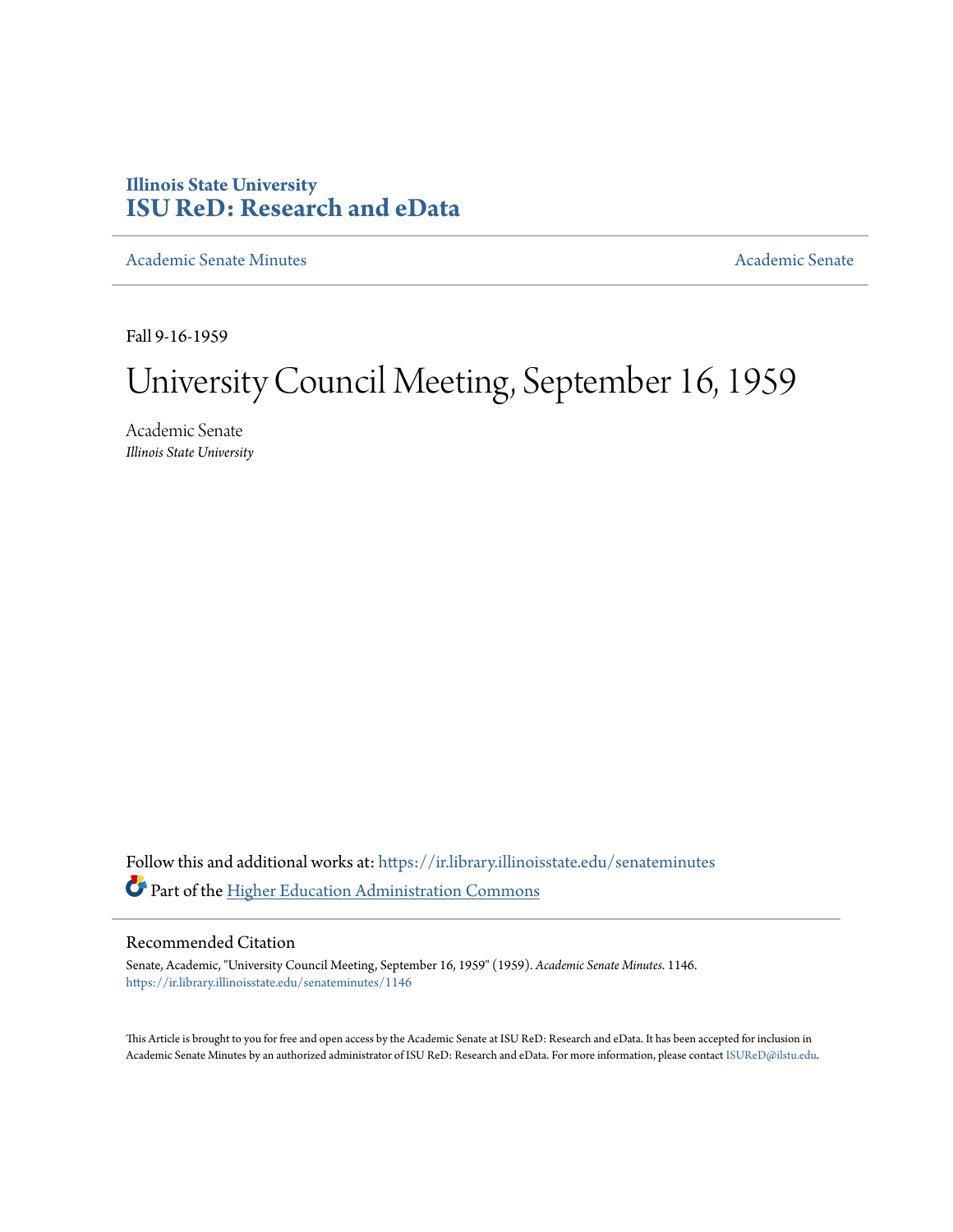### Minutes of the University Council

(Not Approved by the Council)

#### September 16, 1959

#### Members Present

Robert Bone DeVerne Dalluge Margery· Ellis Bernice Frey Victor Gimmestad Howard Hancock Eric Johnson Benjamin Keeley

. Arthur Larsen Willard McCarthy Robert Moore Andreas Paloumpis Elizabeth Russell Eunice Speer Leo Yedor

#### Approval of Minutes

Mr. Yedor moved that the minutes of the previous meeting be approved. The motion was seconded by Miss Speer and was passed.

#### Lounge Committee

Mr. Gimmestad reported that Miss P1Simer and the Committee were not ready to make a final report on regulations regarding the faculty lounges. They wish to observe the operation of the lounges for three months to collect information for their final report.

#### Parking Board

Mr. Eric Johnson reported that the student registration of vehicles has been very good. The students appear to be treating this matter very seriously, and over 1500 student cars were registered by September 16. The students are registering cars that are presently at home, but may be on campus sometime during the semester. Storage and holding lots for student cars are being developed as rapidly as possible. Mr. Johnson reported that the student car registration will yield information concerning the number of students commuting to the campus and the distance they travel each day. Mr. Johnson also stated that the Parking Board probably should be continued as it is presently organized for this year.

Mr. Gimmestad pointed out that Miss Miriam Gray is on leave of absence this year and must be replaced on the Parking Board. Mr. Samuel Hutter was nominated to replace Miss Gray on the Board. Miss Speer moved that the Secretary be instructed to cast a unanimous ballot for Mr. Hutter. The motion was seconded by Mr. Hancock and was carried.

#### Centennial Building Dedication

The Executive Committee of the University Council nominated Mr. Robert Moore to represent the Council on the Committee for the dedication of the Centennial Building to be held on November 19, 1959. Mr. Larsen moved that the Secretary be instructed to cast a unanimous ballot for Mr. Moore. The motion was seconded by Mr. Hancock and was passed.

. No. 5